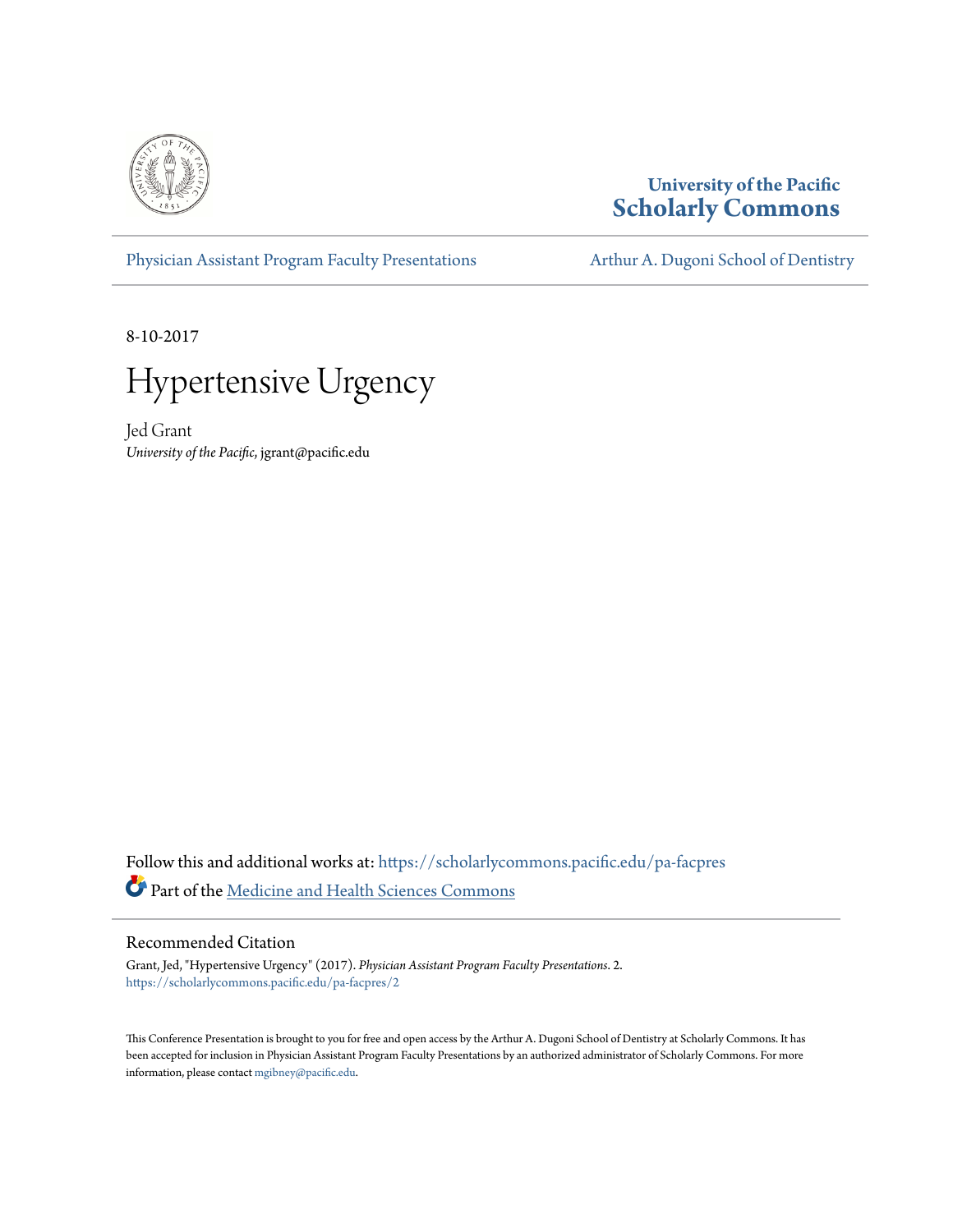# Hypertensive Urgency?

Jed Grant, MPAS, PA-C University of the Pacific PA Program Sacramento, CA

# Objectives

- Participants in this session will learn:
- 1. To differentiate hypertensive urgency from hypertensive emergency
- 2. To describe the appropriate work-up of asymptomatic hypertension
- 3. To develop an appropriate treatment plan for hypertensive

urgency

# Definitions

- Hypertension
- 140/90mm Hg
- Hypertensive Urgency >140/90mm Hg but <180/110mm Hg
- 
- Hypertensive Crisis/Emergency Hypertension with acute end organ damage
	- No absolute values
- Poor correlation between BP numbers and end organ damage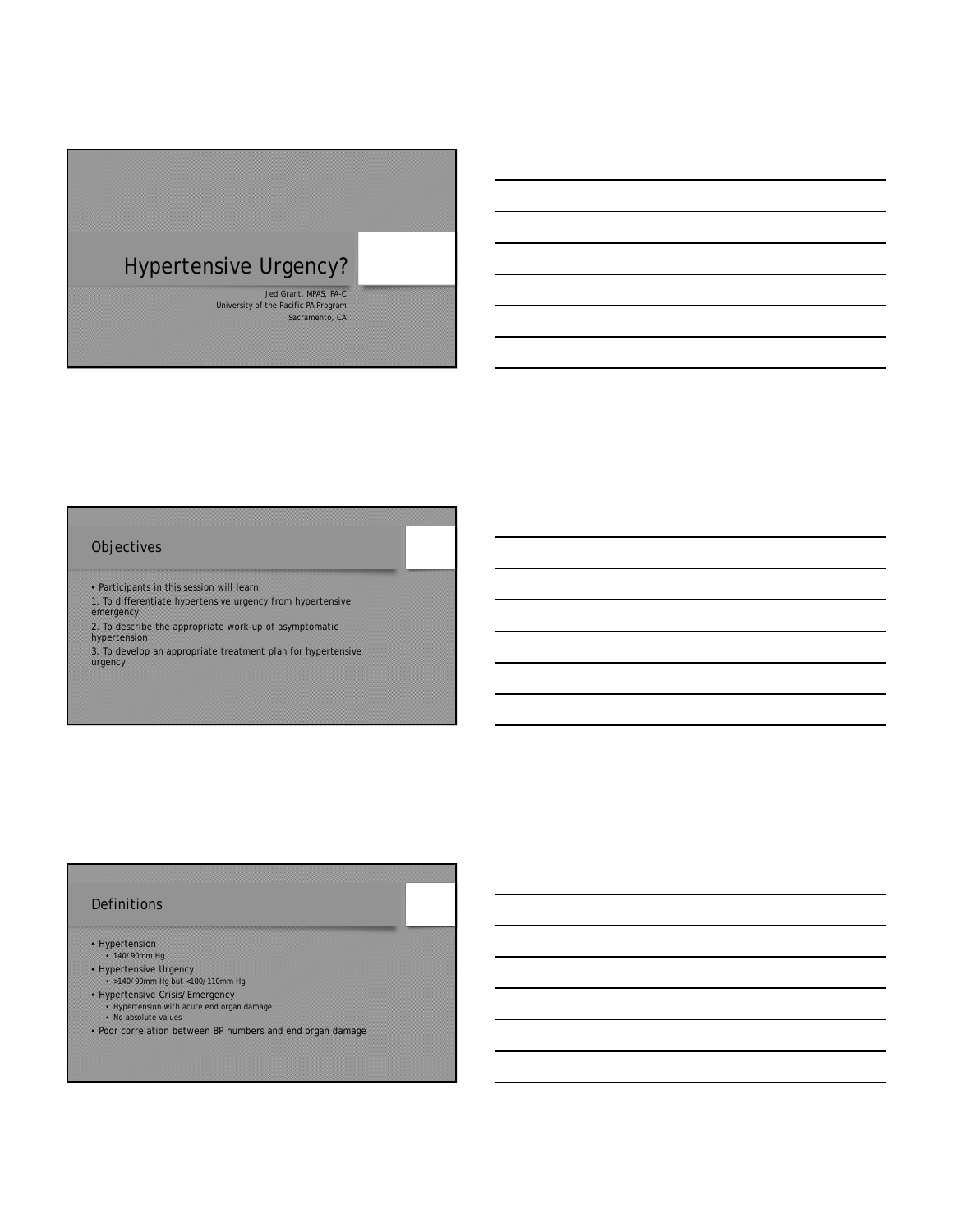## Chronic Hypertension

- 90-95% Essential
- Secondary hypertension
	-
	- Sudden onset Onset < age 30 without family history of HTN Previously controlled and suddenly out of control
	-

## Secondary Hypertension

- Medications
- OCP/Hormones, NSAIDS, sympmathomimetics, antidepressants, steroids • Foods/Drugs
- Caffeine, black licorice, illicit drugs
- 
- Systemic causes AKD/CKD, renal artery stenosis, thyroid disfunction, Cushing syndrome, Coarctation of the Aorta, obstructive sleep apnea, and pheochromocytoma

# Acute Hypertension

- Usually underlying chronic hypertension with situational and<br>
transient elevation due to<br>
 Setting<br>
 Procedure<br>
 Anxiety<br>
 Illess<br>
 Illess<br>
 Illess<br>
 NON-COMPLIANCE (75%)
	-
	-
	-
	-
	-
	-
- Time heals all wounds… specifically 90 minutes of time for BP.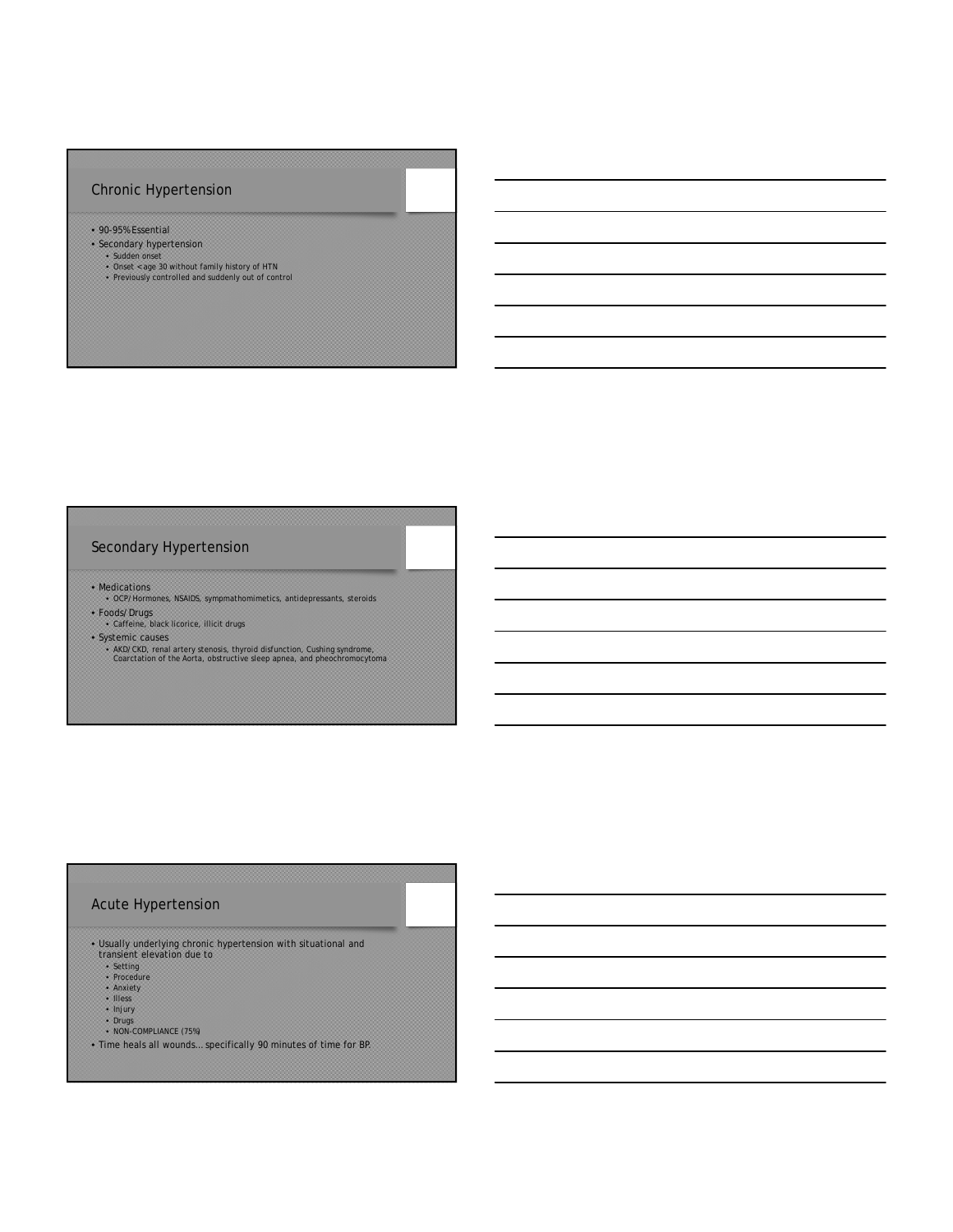#### The problem

- Chronic hypertension is treated with gradual progression to goal over several months • PAs are experts at managing this
- Acute hypertension with ongoing injury to end organs is a true emergency Send to the ER broad work up based on organ involved
- 
- Acute hypertension without end organ damage
	- Clinical conundrum HOW DO I KNOW IF THERE IS END ORGAN DAMAGE? WHAT DO I DO?



# End organ damage?

- History
- Physical Exam
- Hypertensive urgency has a normal history and physical exam related to end organ signs and sypmtoms If abnormal it is hypertensive emergency
- 
- Screening studies?

#### CASE

- 49 yo male sent to ED by primary care provider for marked elevation of BP. Appointment was for medication refill on his Losartan. No complaints.
- PMHx: HTN, COPD
- Meds: Losartan, Albuterol MDI, Ipratropium Br MDI
- NKDA
- SocHx: TOB: 18 pack year. Occasional ETOH. No drugs.
- BP: 180/110mmg Hg P: 77 R: 14 T: 37 tymp. SaO2 99% RA
- What do you want to do?

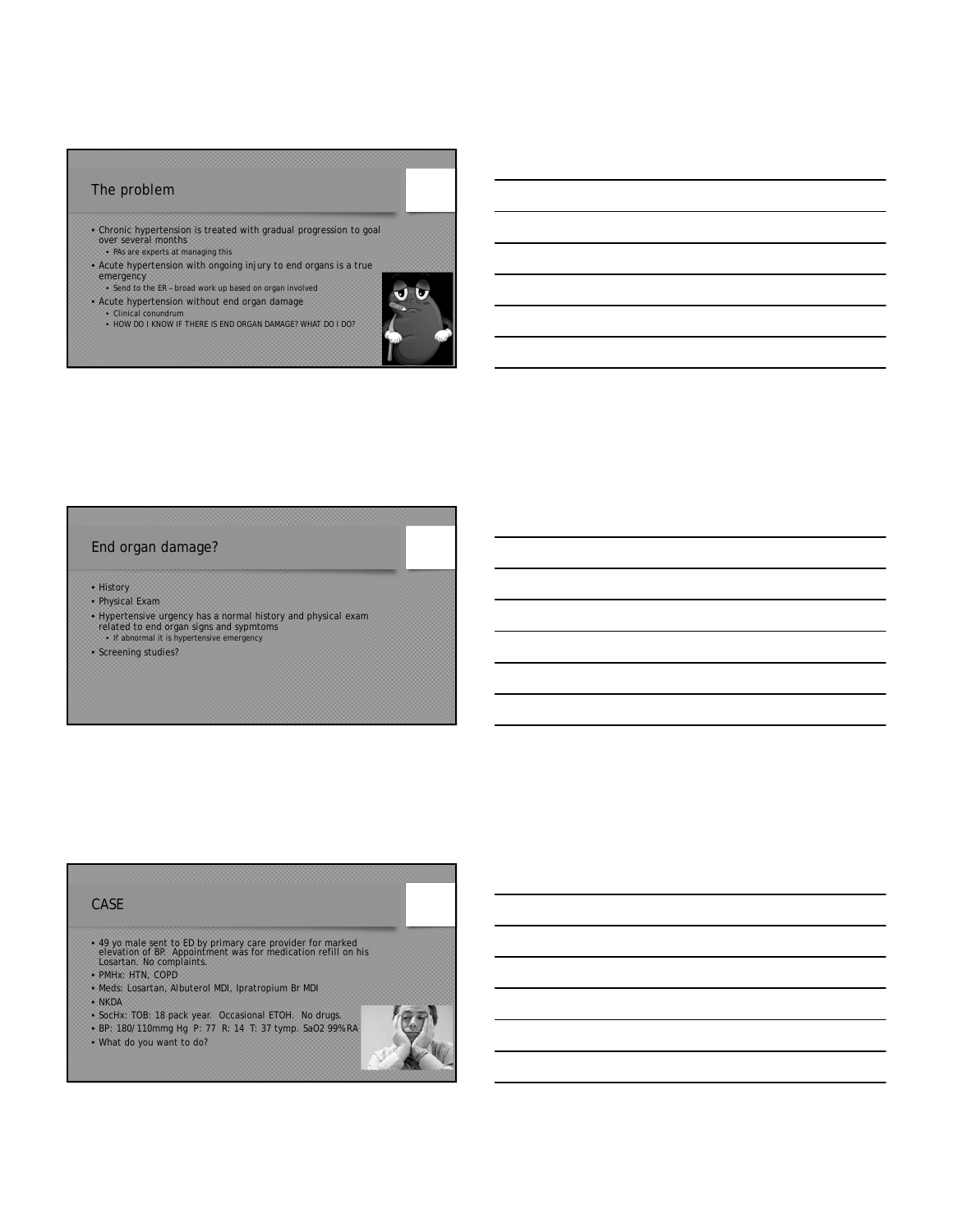

## History and Physical Exam

- -
- ROS focused on vulnerable end organs<br>• Vision changes<br>• Confusion, HA, irritability<br>• Hematuria or swelling<br>• Hematuria or swelling<br>• Chest pain, SOB, abdominal or low back pain, dizziness, syncope
- 
- 
- 
- 
- PE is Focused on end organs<br>• Eyes: retinal hemorrhages, papilledema<br>• Brain: AMS, focal findings<br>• Chest: Friction rubs, edema, rales<br>• Abdomen/Retroperineum: Aorta, bruits<br>• ANY POSITIVE FINDINGS SHOULD PROMPT DIAGNOST

#### **Observation**

- IF there are not any concerning signs or symptoms the patient should be observed for 90 minutes and then have the BP rechecked.
- IF the BP recheck is <180/110mm Hg, can be discharged home 94% of these patients have underlying chronic HTN.
- IF the patient missed regular medications, may give usual dose of meds at start of observation
- IF the patient is still >180/110mm Hg after observation, what do you do?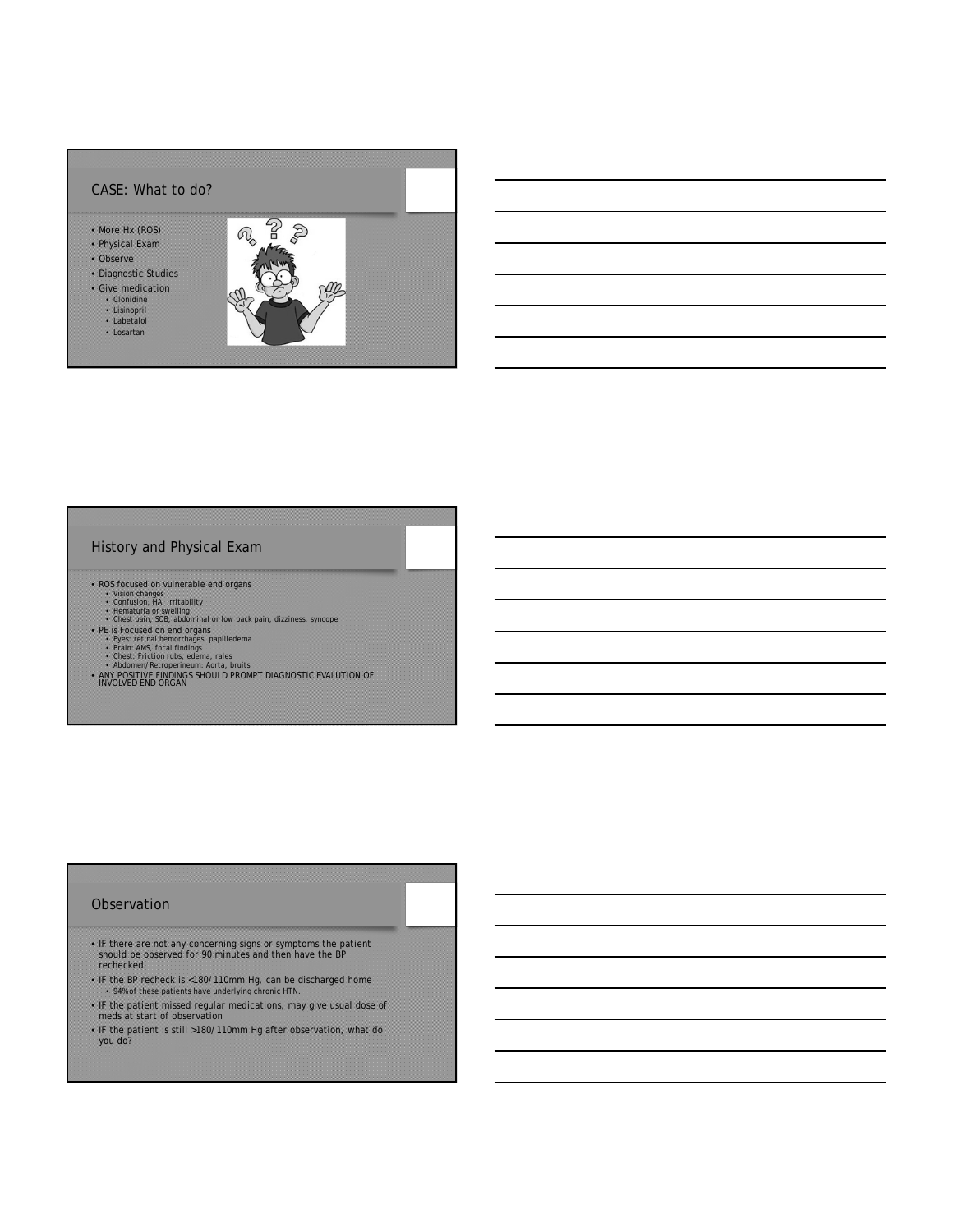

## Screening for End Organ Damage

• EKG

- CBC
- Chem 7/BMP (maybe)
- UA
- CXR
- CT brain
- CT chest

#### Treat?

- 
- What is the goal of treatment in the ED? Patients admitted or treated outpatient have same outcomes No acute risk for end organ injury Most patients will have uncontrolled HTN in 6 months.
	-
- PARADOXICAL RISK of brain injury if lowered to goal acutely
- 
- Acute treatment of hypotensive urgency should be approached<br>with great caution<br>One dose of patient's usually HTN medication in ED, Rx for more with close<br>outpatient FU if B/P >180/110mm hg<br>what to do for those not previo
	-
	-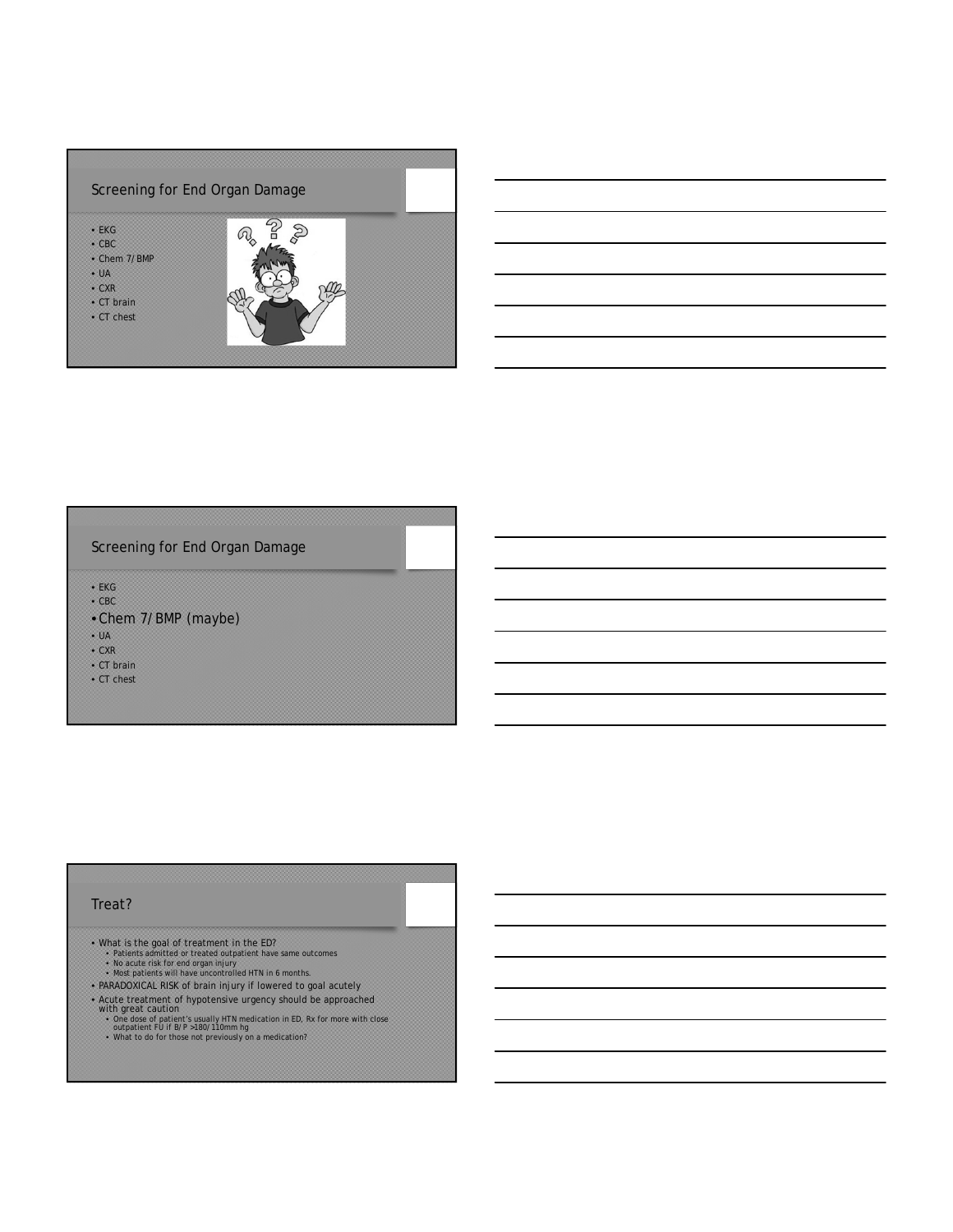#### Treat?

- What is the goal of treatment?
- Antihypertensive naïve patients may be placed on medication with close outpatient follow-up within 1 week to one month if >180/110mm Hg.
	-
	- Clonidine Furosemide
	-
	- Lisinopril Labetalol Losartan Nifedipine
	-
	-

# CASE

- 49 yo male sent to ED by primary care provider for marked elevation of BP. Appointment was for medication refill on his Losartan. No complaints.
- PMHx: HTN, COPD
- Meds: Losartan, Albuterol MDI, Ipratropium Br MDI

• ROS and PE are normal. What do you want to do?

• SocHx: TOB: 18 pack year. Occasional ETOH. No drugs.

- NKDA
- BP: 180/110mmg Hg P: 77 R: 14 T: 37 tymp. SaO2 99% RA

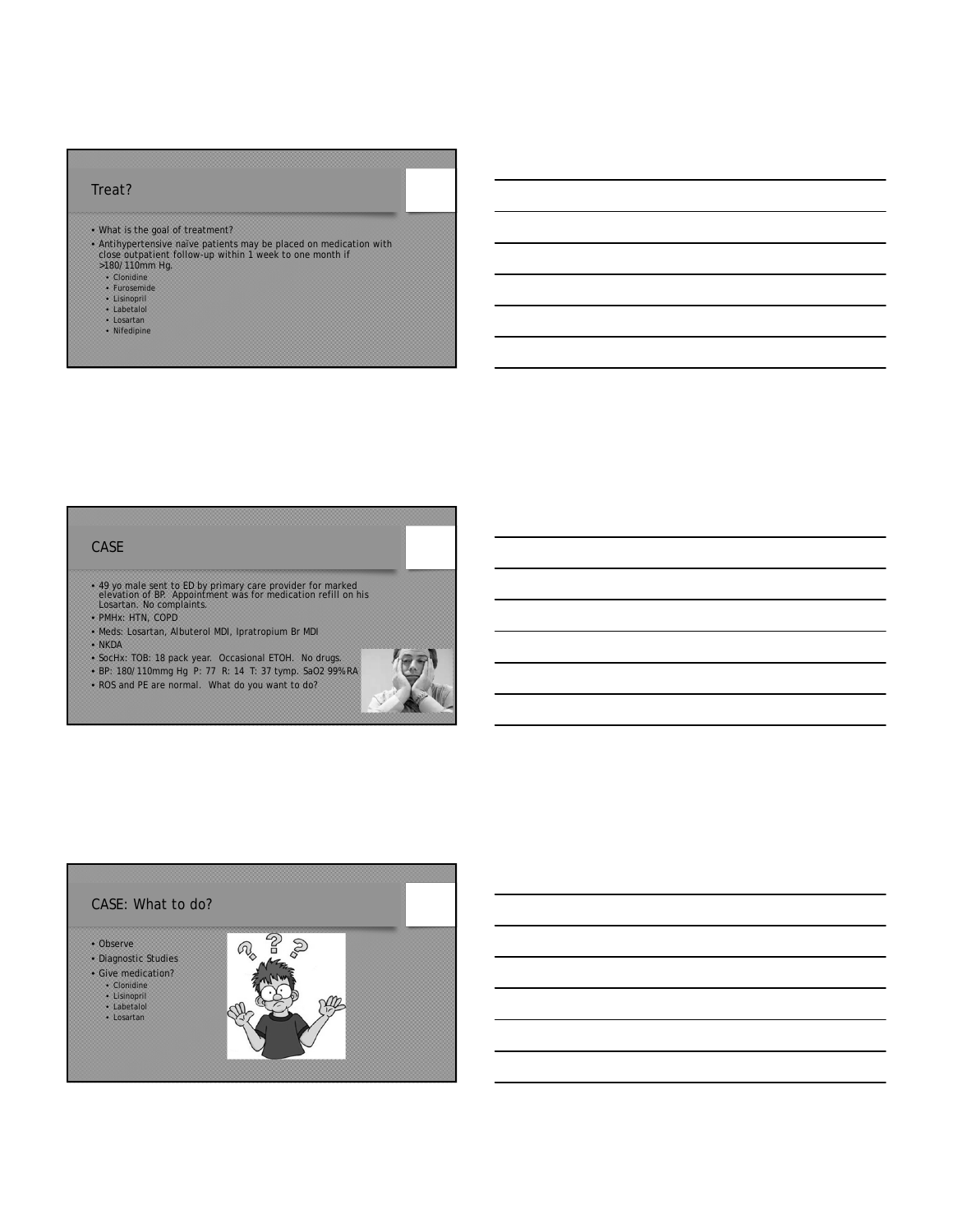#### Summary

- Hypertensive urgency (180/110mm Hg) has a very low risk of acute end organ damage
- It most likely represents a short term acute on chronic HTN • Acute treatment is not usually necessary and may be harmful<br>• Several studies showed no HTM related adverse events occurred when<br>delaying treatment out to six months 3,5,10-12
- Most patients will return to baseline with observation for 90 min.
- Routine screening of UA, chest radiograph, and ECG were shown to be of no benefit and should not be routinely performed

#### **Summary**

- Black and indigent patients, or those with poor access to care are<br>at increased risk of end organ damage.<br>• Screening BMP/Chem7 may be of some use in these patients and those with<br>BP >180/110mm Hg after 90 minutes of obs
- Most of patients are safe to discharge with outpatient Rx and follow up with primary care provider within one week to one month.
- In the primary care setting it is safe to discharge a patient home<br>with BP as high as 180/100mm Hg as long as they do not have any<br>symptoms of signs of end organ damage<br>Should have short term follow up and gradually be b